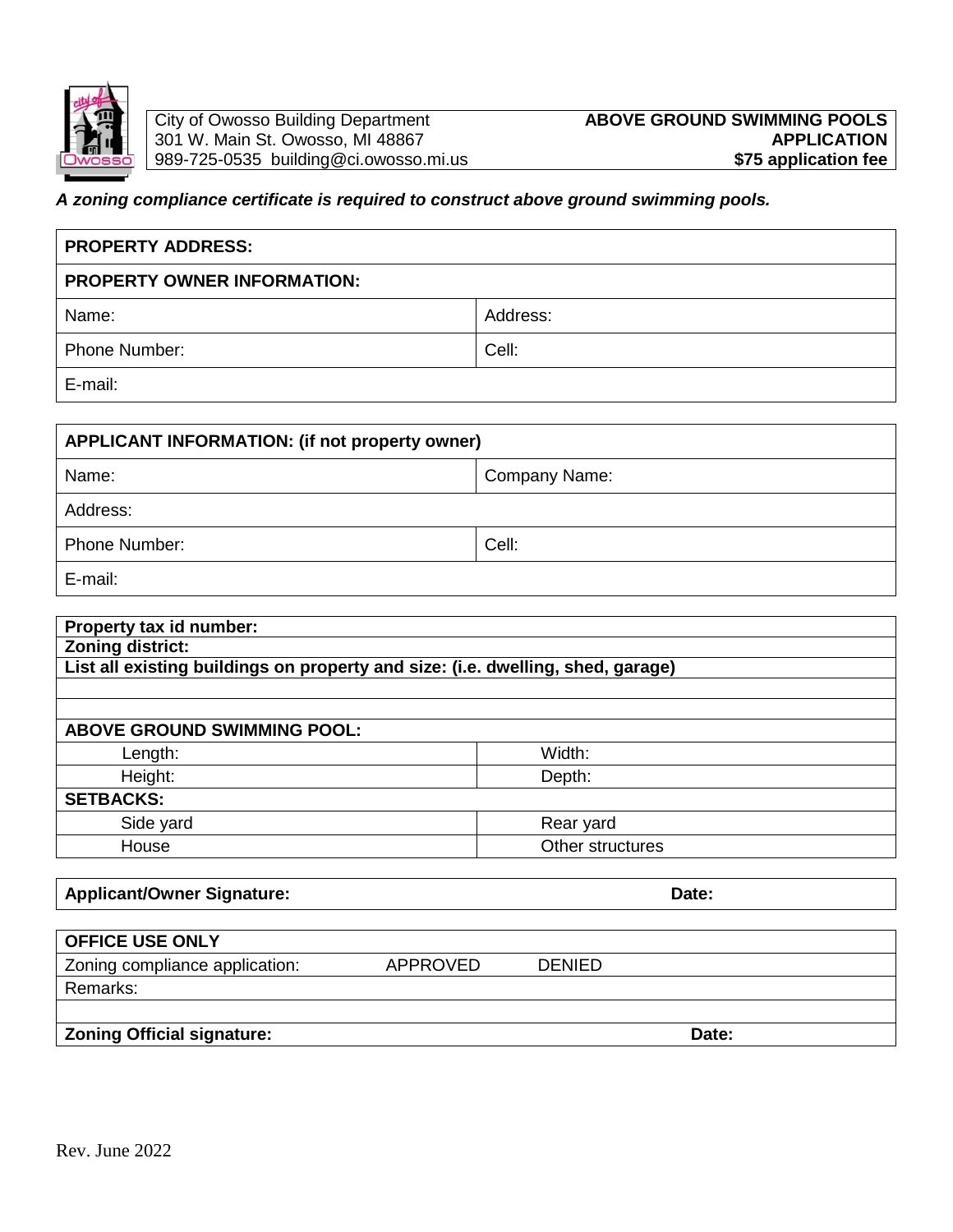#### **SITE OR PLOT PLAN –** *MUST BE COMPLETED BY APPLICANT:*

**INSTRUCTIONS:** SHOW SHAPE & SIZE OF PROPERTY, ALL STREETS OR ROADS, DRIVEWAYS, PARKING AREA, ALL BUILDINGS NOW ON SITE, INCLUDING PROPOSED STRUCTURES. SHOW DISTANCE PROPOSED STRUCTURE WILL BE FROM ALL LOT LINES, ROAD ROW, RIVER AND NORTH ARROW.

**Note:** The burden of proof of the exact location of all lot lines shall rest with the property owner.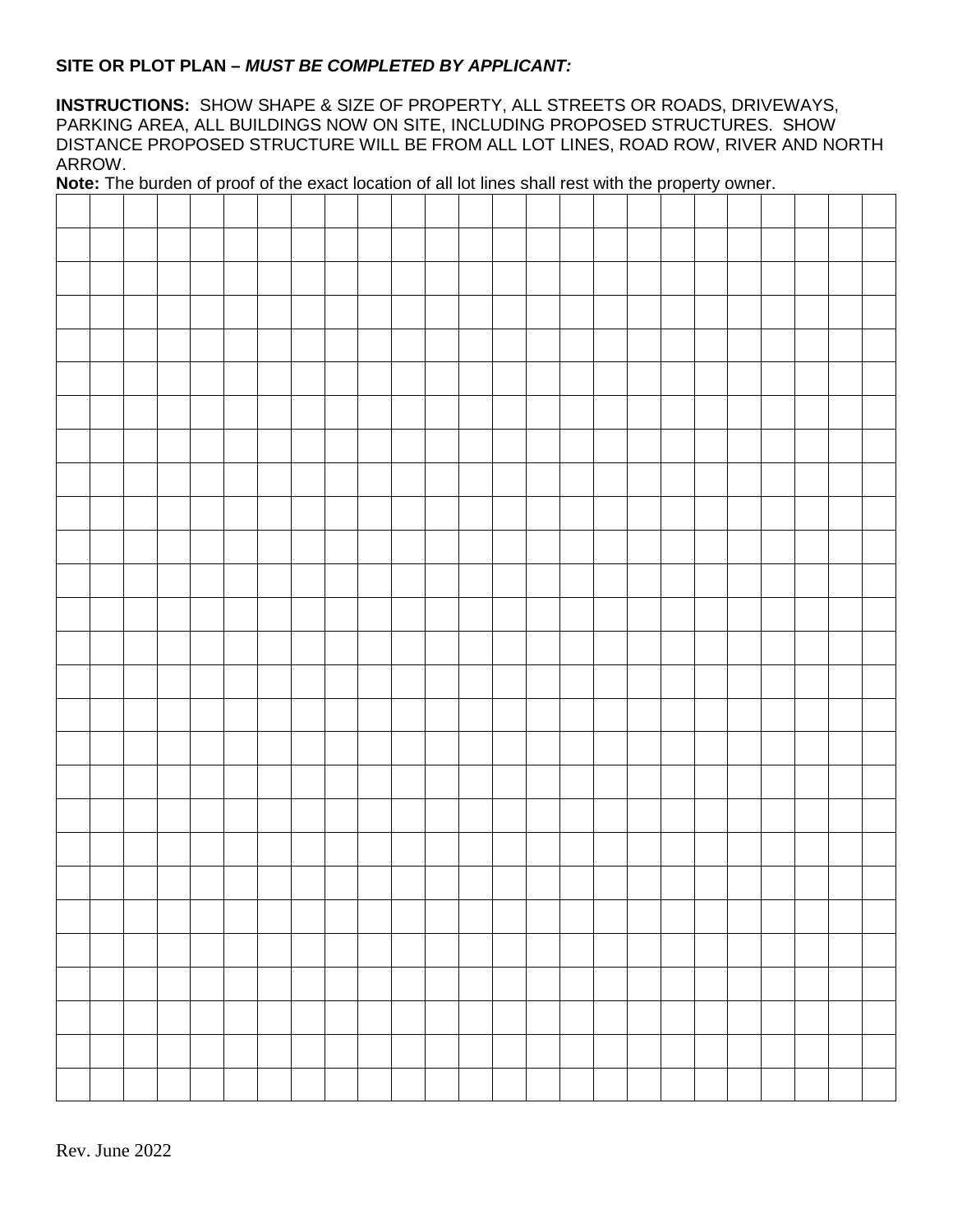#### **PERMITS**

- Submit application, plot plan, construction documents
- \$75 Fee
- Electrical Permit may be required

**BARRIER REQUIREMENTS:** *The provisions of this section shall apply to the design of barriers for pools and spas. These design controls are intended to provide protection against the potential drowning and near drowning by restricting access to such pools or spas. These requirements provide an integrated level of protection against potential drowning through the use of physical barriers and warning devices.*

- **Barrier heights and clearances shall be in accordance with all of the following:**
	- 1. The top of the barrier shall be not less than 48 inches above grade where measured on the side of the barrier that faces away from the pool or spa. Such height shall exist around the entire perimeter of the barrier and for a distance of 3 feet measured horizontally from the outside of the required barrier.
	- 2. The vertical clearance between grade and the bottom of the barrier shall not exceed 2 inches for grade surfaces that are not solid, such as grass or gravel, where measured on the side of the barrier that faces away from the pool or spa.
	- 3. The vertical clearance between a surface below the barrier to a solid surface, such as concrete, and the bottom of the required barrier shall not exceed 4 inches where measured on the side of the required barrier that faces away from the pool or spa.
	- 4. Where the top of the pool or spa structure is above grade, the barrier shall be installed on grade or shall be mounted on top of the pool or spa structure. Where the barrier is mounted on the top of the pool or spa, the vertical clearance between the top of the pool or spa and the bottom of the barrier shall not exceed 4 inches.
	- 5. Openings in the barrier shall not allow passage of a 4-inch-diameter sphere.
	- 6. Solid barriers that do not have openings shall not contain indentations or protrusions that form handholds and footholds, except for normal construction tolerances and tooled masonry joints.

## **Mesh fences shall be shall comply with the following:**

- 1. The bottom of the mesh fence shall be not more than 1 inch above the deck or installed surface or grade.
- 2. The maximum vertical clearance from the bottom of the mesh fence and the solid surface shall not permit the fence to be lifted more than 4 inches from grade or decking.
- 3. The fence shall be designed and constructed so that it does not allow passage of a 4-inch sphere under any mesh panel. The maximum vertical clearance from the bottom of the mesh fence and the solid surface shall not be more than 4 inches from grade or decking.
- 4. An attachment device shall attach each barrier section at a height not lower than 45 inches above grade. Common attachment devices include, but are not limited to, devices that provide the security equal to or greater than that of a hook-and-eye type latch incorporating a spring-actuated retaining lever such as a safety gate hook.
- 5. Where a hinged gate is used with a mesh fence, the gate shall comply with Section 305.3.
- 6. Patio deck sleeves such as vertical post receptacles that are placed inside the patio surface shall be of a nonconductive material.
- 7. Mesh fences shall not be installed on top of on ground residential pools.
- **Gates** shall be equipped to accommodate a locking device.
- **Pedestrian access gates** shall open outward away from the pool or spa, shall be self-closing and have a self-latching device.
- **Latches** where the release mechanism of the self-latching device is located less than 54" inches from grade, the release mechanism shall be located on the pool/spa side of the gate, not less than 3" inches below the top of the gate
- **Gate barrier** shall not have openings greater than ½" inch within 18" inches of the release mechanism
- **EXCEPTION** –no barrier is required when the pool or spa has a lockable safety cover that complies with ASTM F-1346